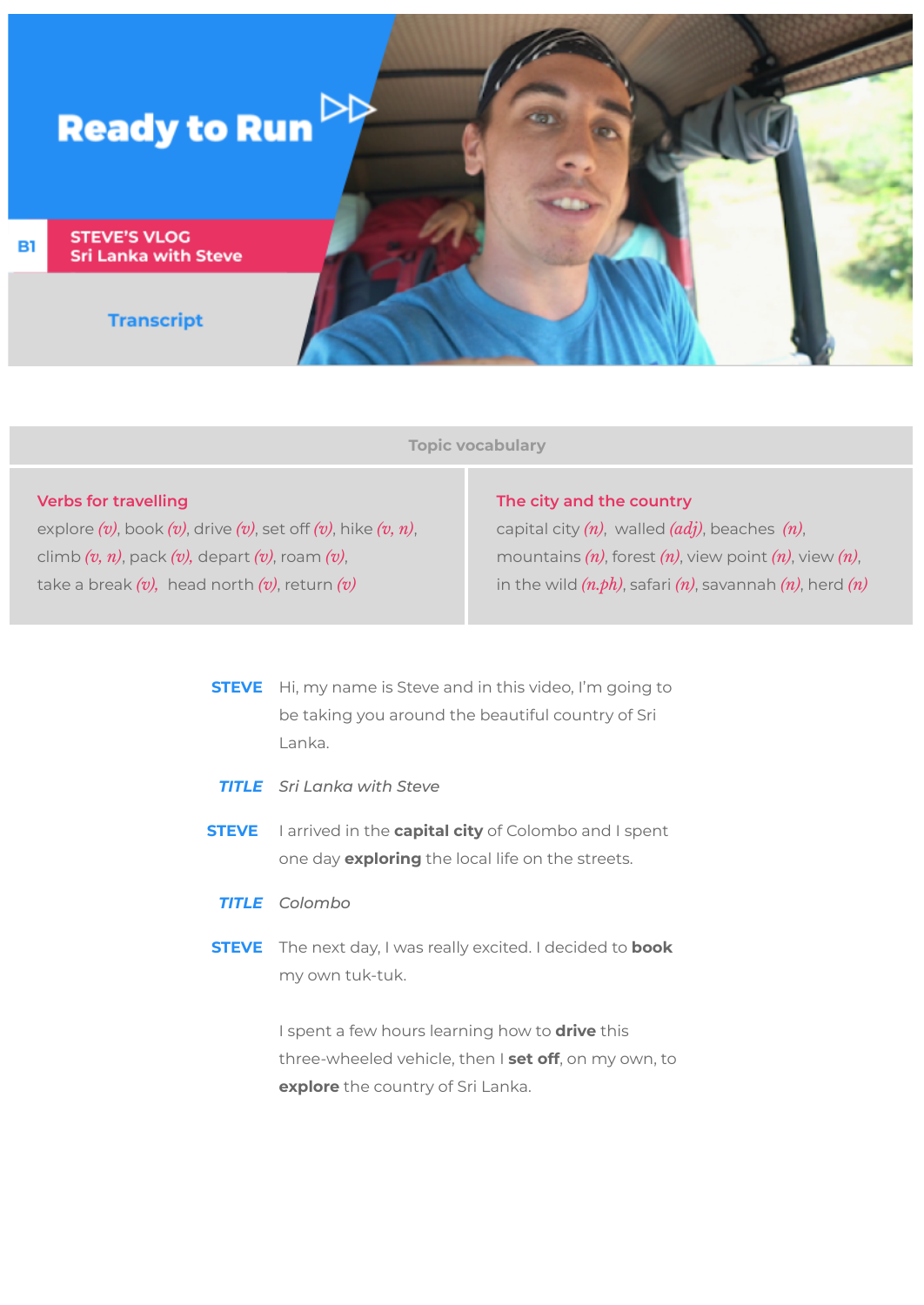**STEVE** I drove for five hours my first day and was very excited to **arrive** in the south, in a famous **walled city** called Galle.

## *TITLE Galle*

**STEVE** When I was in the south, I also found some nice beaches to swim, surf the waves and also **hike** around in the jungle.

> Just a few hours north of the beaches are some mountains where I found a big forest to go hiking.

> Oof. All right, we're not quite at the top yet, but we just made it to our first **view point** and this is beautiful. But we got one more **climb** to the top of Ella Rock, so we'll see you there.

All that **hike** is now completely worth it. This **view** is incredible!

All right, after seeing some amazing **views** we're going to begin our hike down so, we'll see you somewhere else.

Every morning, I would **pack** my bags in my tuk-tuk and **depart** to a new location.

We just made it onto a road called B35, which is very well known to have wild elephants **roaming** around. So, we **took a break** right here to adjust ourselves, but we're gonna **head north** on this road, so look out for some elephants. Hopefully.

You guys, we found an elephant!

Seeing an elephant **in the wild** was really exciting, so I decided to go on safari to see more.